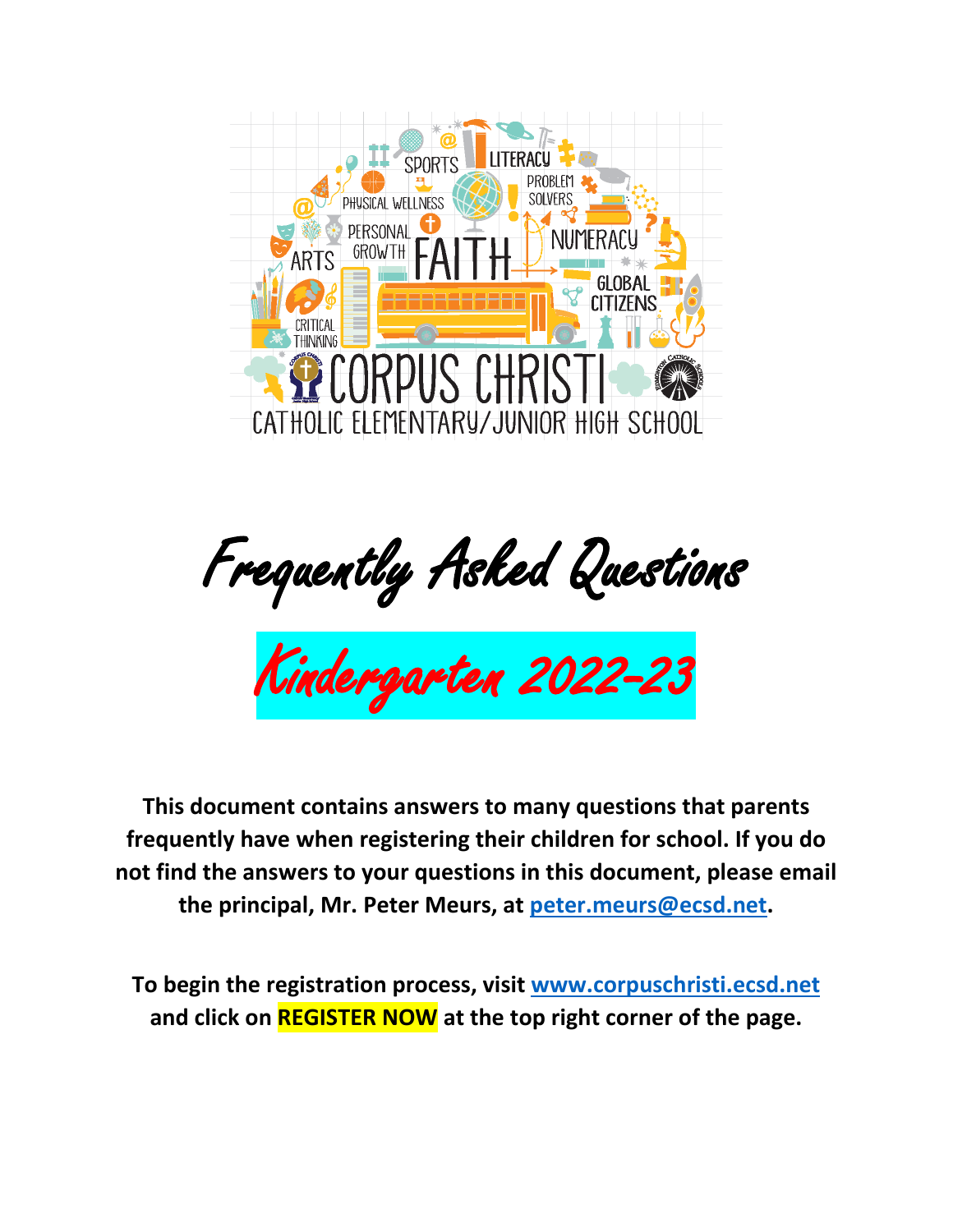## **What grades attend Corpus Christi?**

Corpus Christi offers learning for students from Kindergarten to Grade 9. Our kindergarten program is a half day program available in the morning and afternoon with classes on Mondays, Tuesdays, Wednesdays, and Fridays.

## **Who can attend Corpus Christi School?**

As a Catholic school, all resident students in kindergarten to Grade 9 within the school's catchment area can attend. A resident student is a Catholic or has at least one parent who is a Catholic, or under the authority of the Child Welfare Act, has been placed in a foster home where the foster parent is a resident of Edmonton Catholic Schools.

Students who do not meet the above conditions are considered non-resident students and may enroll at Edmonton Catholic Schools given the adequate availability of resources as determined by the principal and school division.

### **What is the catchment area for Corpus Christi?**

Residences located EAST of 66 street and SOUTH of Anthony Henday Drive are included in the catchment area of Corpus Christi School.

## **What are the age guidelines for Kindergarten registration?**

In the case of a kindergarten student, students must be 5 years of age or older on or before December 31 of the current school year to register.

## **What are school hours at Corpus Christi?**

The first bell in the morning rings at 8:35 am. Kindergarten classes are 8:40-11:40am (morning groups) or 12:15-3:15pm (afternoon groups). Supervision outside in the mornings begins at 8:20am **\*Please note, these times may change slightly for the 2022-23 school year.**

### **How many students attend Corpus Christi?**

Currently our population is approximately 730 students with anticipated growth to continue for the coming years as the surrounding community continues to grow. Our junior high currently has approximately 180 students, with 2 classes at each grade level from 7 to 9.

## **Is bussing available for my child at Corpus Christi?**

Yellow bussing is available for students in kindergarten to Grade 9 who live within the catchment boundaries of Corpus Christi School but are not within walking distance of the school. To determine if your child qualifies for bussing, please contact the main office at 780-409-2606.

#### **Is there Out of School Care available at Corpus Christi?**

Corpus Christi Out of School Care operates out of our school. They are independent of the school and you can find out more about availability and costs by contacting them at 780-267-4855 or [info.ccosc@gmail.com](mailto:info.ccosc@gmail.com)

## **What additional supports are available to students and families at Corpus Christi?**

Additional supports at the school during the 2020-21 school year include:

- Educational Assistants (EA)
- Family School Liaison Worker (FSLW)
- Therapeutic Assistants Speech and Language (TA-SL)
- Therapeutic Assistants Behaviour Therapy (TA-BT)